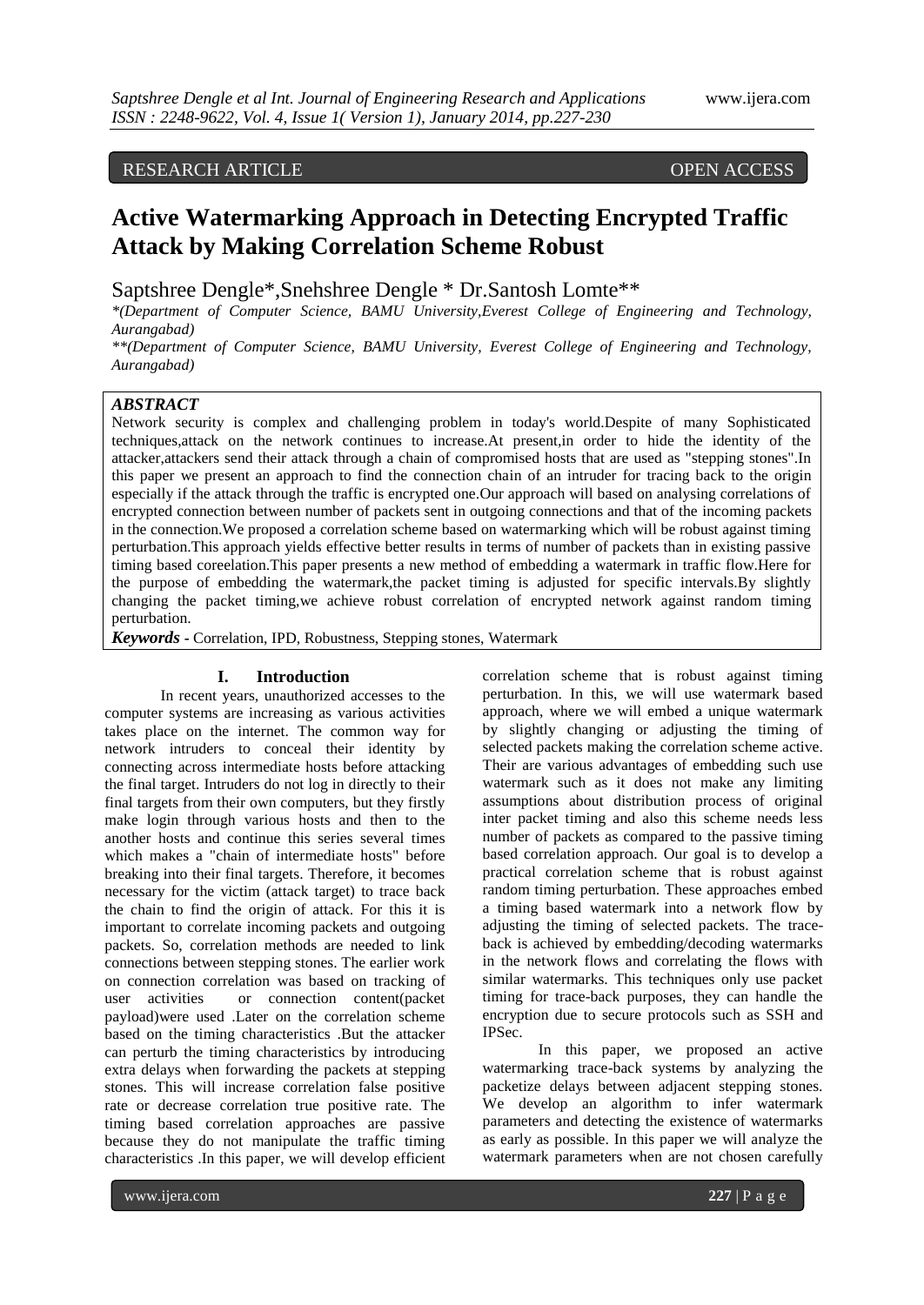and the existence of watermarks in a network flow can always be quickly detected.

#### **II. Literature Survey**

Most of the existing correlations connections approaches assume the traffic is unencrypted. The existing connection correlation approach based on different characteristics, listed as follows, First is the host based method (DIDS, CIS) [9], where this method setup the components for tracing at each host, But the major drawback is of this host method is that if the tracing system is not used on a particular hosts or is modified by an intruder, the whole system can not function reliably once the intruder goes through that host. In the internet environment, it is difficult to require that all administrative domains employ a particular tracing system on all hosts. So, host based method is not trustworthy. Following the early work based on packet payloads (ON/OFF, Deviation based) [9] techniques. In these techniques, the attacker can easily transform the connection content by encryption at the application layer. This approach is basically suitable for unencrypted connections. The ON/OFF based scheme by Zhang and Paxson[3] is the first connection intended to correlate traffic across stepping stones even if the traffic is encrypted by the stepping stone. The method based on correlation of the ends of OFF periods of interactive traffics. ON/OFF based correlation requires that the packets of connections have precise, synchronized timestamps in order to be able to correlate them. This makes correlations of measurements taken at different points in the network difficult or impractical. Deviation based method focuses on telnet and rlogin as interactive application ,intruders use to log in through hosts where it involves setting up packet monitoring on internet to record the activities of intruders at packet level. But it is not efficient when some of the connecting part in the chain is encrypted or compression is used in the connection .Donoho et.al [6] represents better understanding of inherent limitations by the attacker on time-based correlation. As opposed to the passive approaches, Wang and Reeves [1],[9] proposed active timing based correlation techniques that robust against timing perturbation.

#### **III. Proposed System**

While using a sequence of hosts, an attacker needs to establish a connection between adjacent hosts to make an chain of connections. The purpose of the attacker of making connection between hosts is that the commands can be relayed to the intermediate or remote host and their responses back to the attacker. The active watermarking scheme embeds watermarks in the flows and attempts to detect them in order to trace back the attacker's origin. This watermarking approach will embed a watermark by manipulating or

changing the inter-packet delays (IPDs) of selected packets.

#### **3.1 Active Watermarking Concept**

Let the IPD between two packets be Pa and Pb is ,

 $Ipd(a,b) = tb - ta$  (1)

Here, Pb is transmitted first and then later Pa, where ta and tb are the timestamps of Pa and Pb.

IPDs are quantized for robustness, so for quantization step S the quantization function q(ipd ,S) rounds off ipd / S to the nearest integer. For embedding one watermark bit  $w$  (0 or 1), an ipd is slightly increased by delaying second packet the smallest amount so that watermarked IPD ,is denoted as ipd $^{W}$ , satisfies the condition,

$$
q(ipd^W, S) \bmod 2 = w \tag{2}
$$

so that ipd is even multiples of S when 0 is embedded and odd multiples of S when 1 is embedded. Now, the watermark embedding function is ,

e(ipd ,w,S)=[q(ipd + S/2,S) + $\partial$ ] X S, where  $\partial$ =(w - (q  $(pd + S/2, S) \mod 2 + 2 \mod 2$  (3) This quantizes (ipd +S/2) to ensure that ipd<sup>W</sup>  $\ge$  ipd.

So that the watermark bit can be embedded by delaying the second packet involved in the IPD by the amount of (ipd<sup>W</sup> – ipd).So hereafter, a delay caused by watermark embedding process is called as watermark delay.

Now the watermarking decoding function involves,

 $d(ipd, S) = q(ipd, S) \mod 2$  (4) When timing perturbation is introduced after watermarking, as long as the change on  $ipd^{W}$  is limited by (-S/2,S/2],this function can decode the watermark bit correctly. Therefore, a watermark bit embedded in a single IPD can resist up to S/2 random timing perturbation. To resist perturbations larger than S/2,M (M>1) IPDs are used to embed one bit. The average of M IPDs is computed as ,

 $ipd_{avg} = 1/M \sum ipd_i$  (5) for the upper bound M and for the lower bound i=1.and then watermarked IPD average is calculated as e( $ipd_{avg}$ , w, S). Here m is the degree of robustness(i.e., the number of IPDs used to embed 1 bit).

The watermarked bit is embedded by increasing each of these M IPDs by the amount of (average of ipd<sup>W</sup> – average of ipd). Decoding the watermark bit on the M IPDs simply involves computing d(average of ipd<sup>W</sup>,S).With the same S ,embedding 1 bit watermark with multiple IPDs provides higher resistance to the random timing perturbation than single IPD.

Let L-bit watermark W is embedded by repeating the procedure of embedding a single bit L times. Here L is the number of binary bits in the watermark .So, during the watermark detection, another L-bit watermark W' is decoded from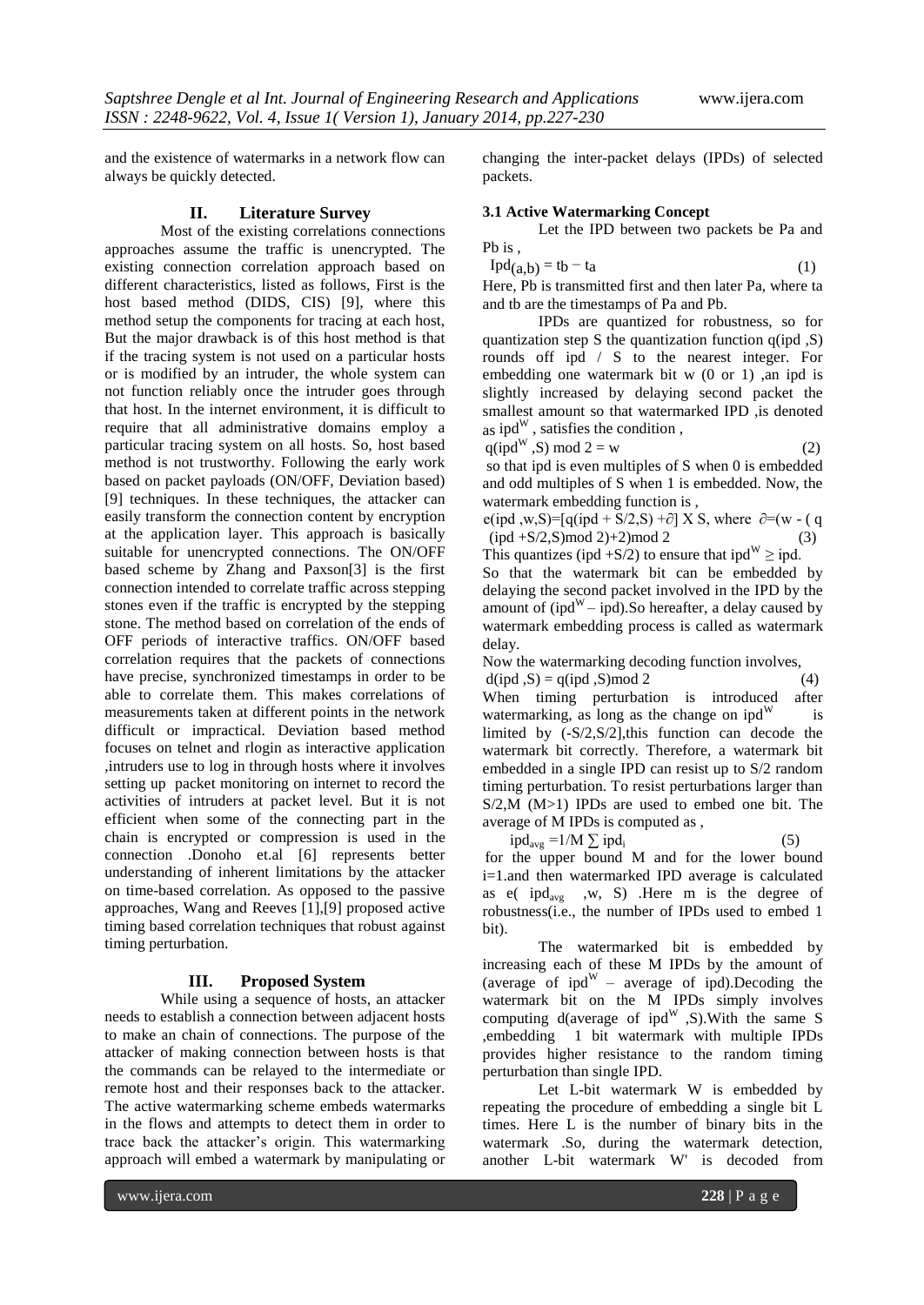suspicious flow and compared with W. If the hamming distance between W and W' is less than or equal to predefined threshold h, this approach reports that a stepping stone flow is detected. It shows that this approach is highly robust against random timing perturbation. In this the watermark parameter w1….wL are the watermark in which each bit wi is either 0 or 1.

#### **3.2 Watermarking Model**

Let us consider unidirectional flow in which n>1 packets,let ti and t'i be the incoming and outgoing times of ith packet pi of flow incoming and outgoing from stepping stone.Assuming no loss queuing delay added by stepping stone is constant. So,  $c > 0$ .

Let di be the extra delay introduced by the attacker at the intermediate host.

So we have 
$$
t\dot{i} = t\dot{i} + c + d\dot{i}
$$
 (6)

We will introduced an incoming inter-packet delay (IIPD) between pi and pj as,

$$
ipdi; j = tj - ti
$$
 (7)

and outgoing inter-packet delay (OIPD) between pi and pj as ,

 $ipd'i;j = t'j - t'i$  (8)

We will define the impact on ildi;j by attacker .so the impact will be,

ipdi;j - ipd'i;j = dj - di (9)

Here we will use the ith and jth packets timestamps to calculate incoming and outgoing inter-packet delay in the packet flow.

Here the negative impact of using invalid packet due to packet reordering will be equivalent to random timing impact over inter-packet delay

Let D be the maximum delay that attacker can add to pi  $(i = 1, \ldots, n)$ , for  $D > 0$ .

hence the impact will be dj - di belongs to [-D,D].Where [-D,D] is called as impact range of attacker.To make the correlation more robust ,we embed watermark using IPDs from randomly and independent selected packets.For the packet sequence p1,….,pn along with the timestamp t1,….,tn respectively (ti < tj for  $1 \le i \le j \le n$ ), we probabilistically choose 2m < n packets by following process: Firstly we consider each of n packets sequentially and secondly independently determining if current packet will be chosen with the probability p  $= 2m/n$  (0 < m < n/2) for watermarking purpose .Here for the purpose of watermarking ,selection of one packets is independent from the selection of another packet.So,2m will be distinct packets selected randomly from n packets.

### **3.3 Detecting Watermark Existene**

Let the secrete information shared between the watermark embedder and decoder be represented as <S,m,l,s,w> where S is the packet selection function that returns  $(l+1)$  x m packets, m >=1 is the

www.ijera.com **229** | P a g e

num,her of redundant pairs of packets in which to embed one watermark bit,l>0 is the length of the watermark in bits,s>0 is the quantisation step size, and w is l-bit watermark to be detected,. Let f denotes the flow to be examined and wf be the decoded l bits from flow f.

The watermark detector works as follows:

First Decode the l-bit wf from flow f and then compare the decoded wf with w.After both this steps report the watermark w is detected in flow f if the hamming distance between wf and w,represented as  $H(wf, w)$  is less than or equal to h, where h is a threshold parameter determined by the user and  $0 \leq h \leq l$ . Let  $0 \leq p \leq l$  be the probability that each embedded watermark bit will survive the timing perturbation by attacker.then probabity that all l bits survive the timing perturbation by the attacker will be pl will tend to be small unless p is very close to 1.

By using hamming distance h to detect the watermark wf ,the expected watermark detection rate will be ,  $\sum_{i}$   $\binom{1}{i}$   $p^{1-i}$   $(1-p)^{i}$ (10)

For i=0 to upper the upper bound h.

For example, for the value p=0.9102,l=24,h=5, the expected watermark detection rate with exact bit match would be  $p1 = 10.45\%$ . For the same values of p,l,h,the expected watermark detection rate using a hamming distance h=5 would be 98.29%.

#### **IV. Conclusion**

The random timing perturbation greatly reduces the effectiveness of passive timing approaches. In this paper, we analyze the active watermarking scheme for tracing through stepping stones. Our active watermark-based correlation requires fewer packets than a passive timing based correlation method to achieve a given level of robustness. Here we identified the provable upper bounds on the number of packets needed to achieve desire correlation effectiveness under given level of perturbation. One interesting area of future work is to investigate how to make the flow watermarking more robust with fewer packets.

#### **V. Acknowledgements**

The author would like to thank Xinyuan Wang and Douglas S. Reeves, Pai Peng , Peng Ning and its members for contributing in making the correlation schemes robust.

#### **REFERENCES**

[1] X.Wang, D. Reeves, S. F. Wu and J. Yuill .Sleepy Watermark Tracing: An Active Network -Based Intrusion response framework. In *Proceedings of the 16th International Conference on information Security (IFIP/Sec 2001),*pages 369 -384. Kluwer Academic Publishers, June 2001.